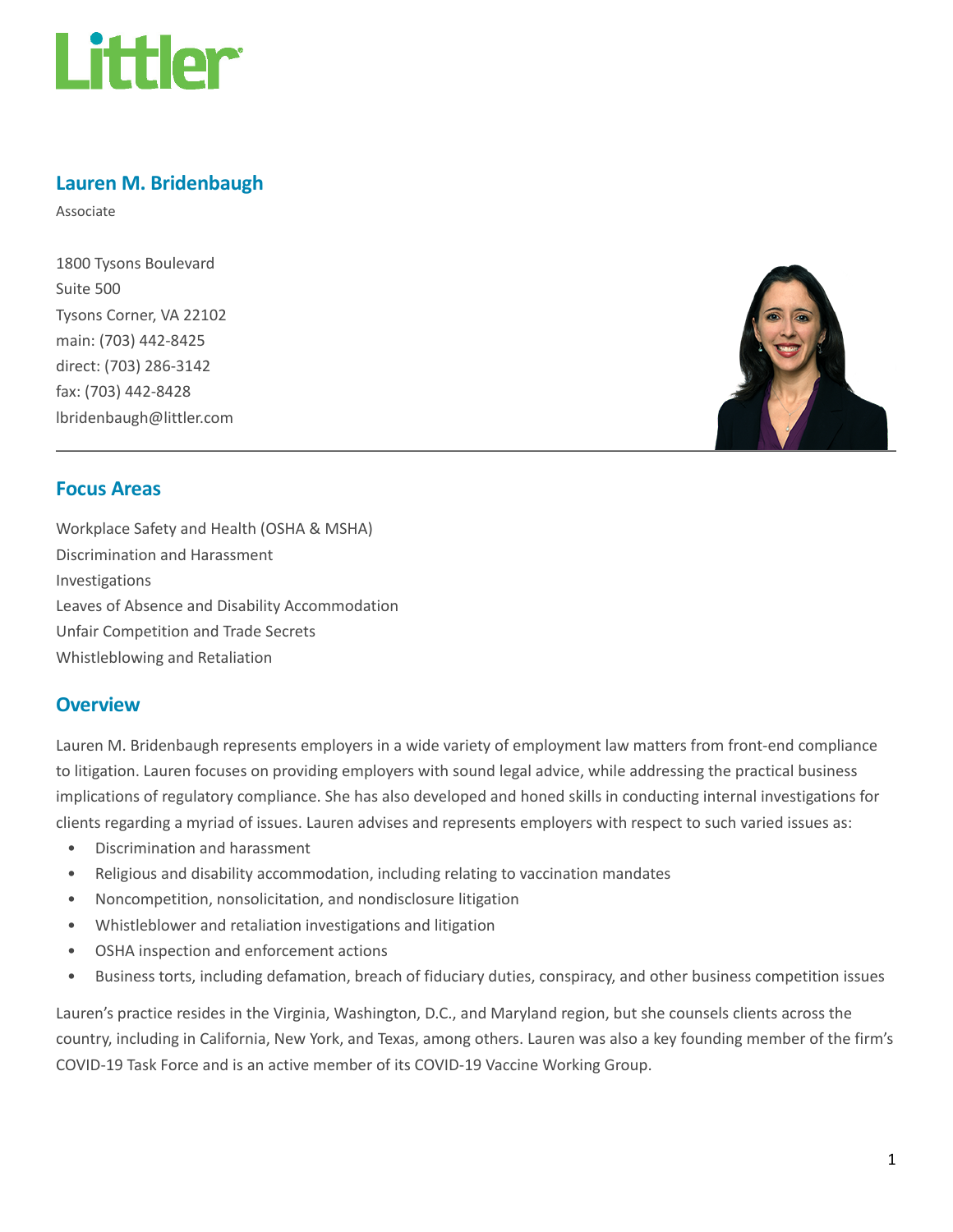

Prior to joining Littler, Lauren practiced at a large multipractice firm in Washington D.C. as well as a law firm in Virginia where she represented employers in matters arising under the Defense Base Act (DBA), among other federal statutes. While an attorney within the U.S. Department of Labor, Lauren wrote decisions and orders for the Office of Administrative Law Judges under a number of federal employment and labor statutes including whistleblower complaints and appeals related to Permanent Alien Labor Certification (PERM).

During law school, Lauren interned with the U.S. Department of Labor, the Equal Employment Opportunity Commission, a large multipractice firm in Richmond, Virginia, and a county attorney's office in Hampton Roads, Virginia.

Prior to beginning her legal career, Lauren worked for a multiclient government relations firm in Lansing, Michigan, representing national and state entities before the Michigan Legislature on matters relating to higher education, energy, criminal justice reform, workforce development, health care, infrastructure, and more.

#### Recognition

• Named, Ones to Watch, The Best Lawyers in America©, 2022

#### **Education**

J.D., College of William & Mary, 2016 B.A., Michigan State University, 2011

## Bar Admissions

Virginia District of Columbia

## **Courts**

U.S. Court of Appeals, 4th Circuit U.S. District Court, Eastern District of Virginia U.S. District Court, Western District of Virginia

## Publications & Press

Virginia Rescinds COVID-19 Standard SHRM Online March 30, 2022

Virginia Rescinds its COVID-19 Standard Littler ASAP March 22, 2022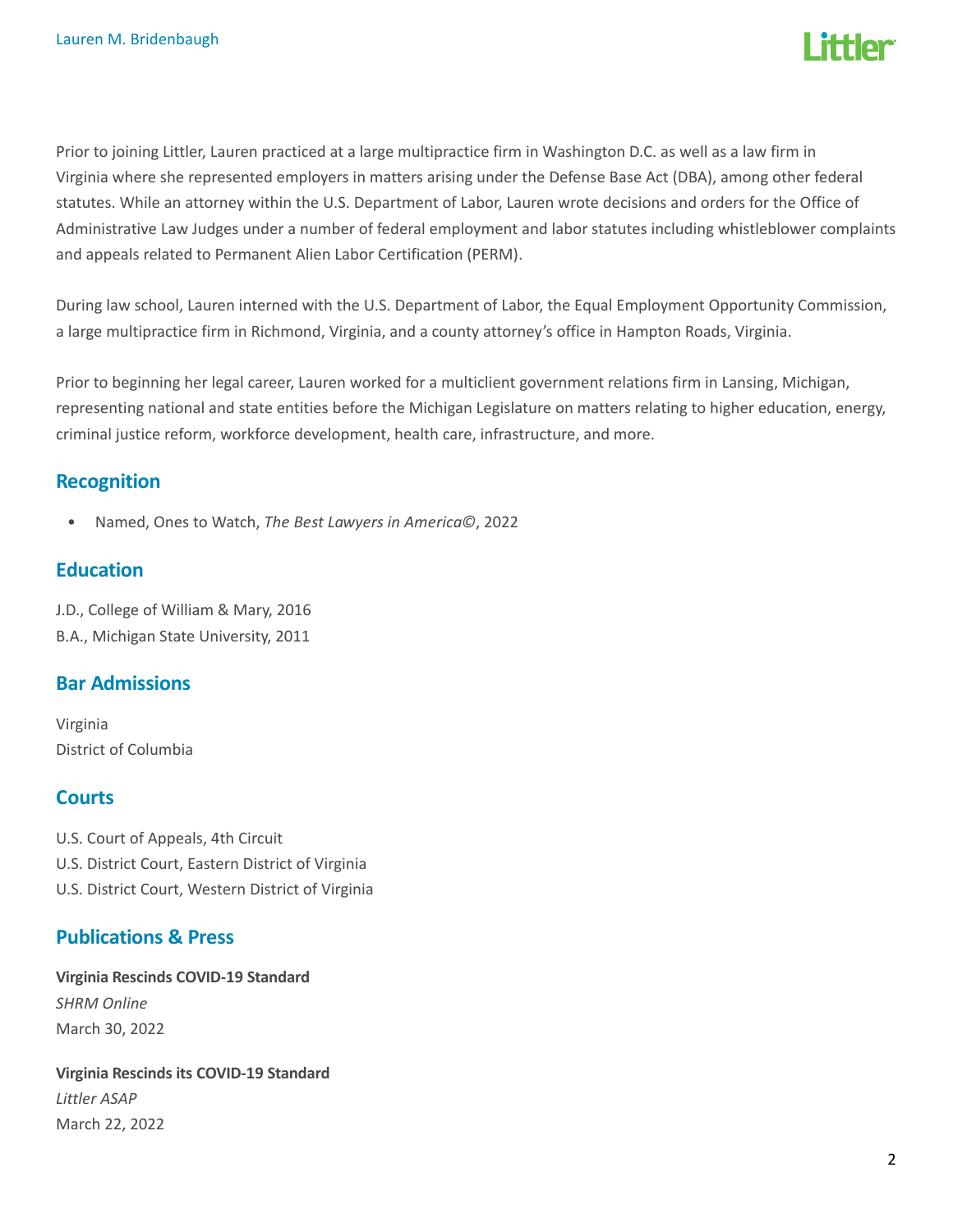

#### The Latest Report on Court, State, and Local Activity Concerning Vaccine Mandates

Littler Insight December 9, 2021

## President Biden Resurrects Obama-Era Executive Order on Non-Displacement of Qualified Workers Under Service

**Contracts** Littler ASAP December 6, 2021

## Additional Pushback from Certain States on Governmental and Private Employer Vaccine Mandates

Littler ASAP November 22, 2021

#### Additional Pushback on Governmental and Private Employer Vaccine Mandates by Certain States Littler ASAP

November 9, 2021

#### Some States Push Back on Governmental and Private Employer Vaccine Mandates

Littler Insight November 4, 2021

#### Federal OSHA Issues Long-Awaited "Vaccine or Test" Emergency Regulations

Littler Insight November 4, 2021

#### OSHA Announces Increased Focus on Heat-Related Hazards

Littler Insight September 21, 2021

#### Virginia OSHA Issues Third Iteration of Emergency

SHRM Online September 17, 2021

#### Virginia OSHA Issues Third Iteration of its Emergency COVID-19 Regulation

Littler ASAP September 16, 2021

#### Best Lawyers in America© 2022 Edition Honors More Than 240 Littler Lawyers

Littler Press Release August 19, 2021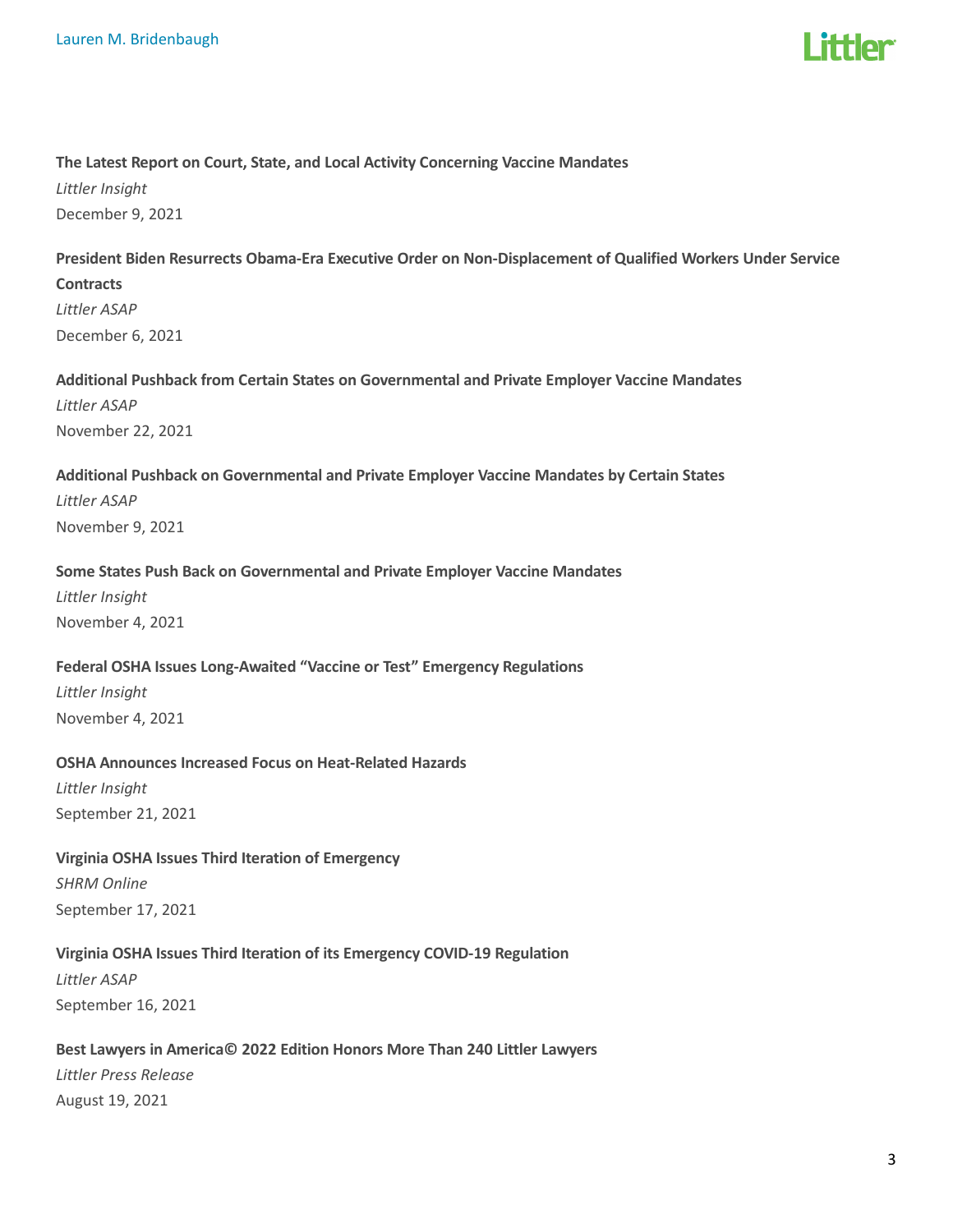# l ittler

#### Washington Becomes Second State to Issue Emergency Heat Standard

Littler ASAP July 15, 2021

#### OSHA Prepares to Issue COVID-19 Emergency Regulations

Littler ASAP April 28, 2021

#### Virginia Enacts New Paid Sick Leave Law for Home Health Workers

Littler Insight April 8, 2021

#### Virginia Becomes the First State to Adopt a Permanent COVID-19 Standard Littler ASAP

January 29, 2021

#### District of Columbia is on the Verge of Implementing One of the Broadest Non-Competition Bans in the Country

Littler ASAP January 15, 2021

#### Virginia Imposes New COVID-Related Restrictions

SHRM Online December 14, 2020

#### Virginia Imposes New COVID-Related Restrictions on Individuals and Businesses

Littler ASAP December 10, 2020

## CDC Finds That Cloth Face Masks Provide Personal Protection Littler ASAP

November 11, 2020

#### Virginia is the First State to Implement COVID-19 Emergency Standard

Littler ASAP July 16, 2020

## Era Virginia Governor Signs Marijuana Decriminalization Law

SHRM Online May 28, 2020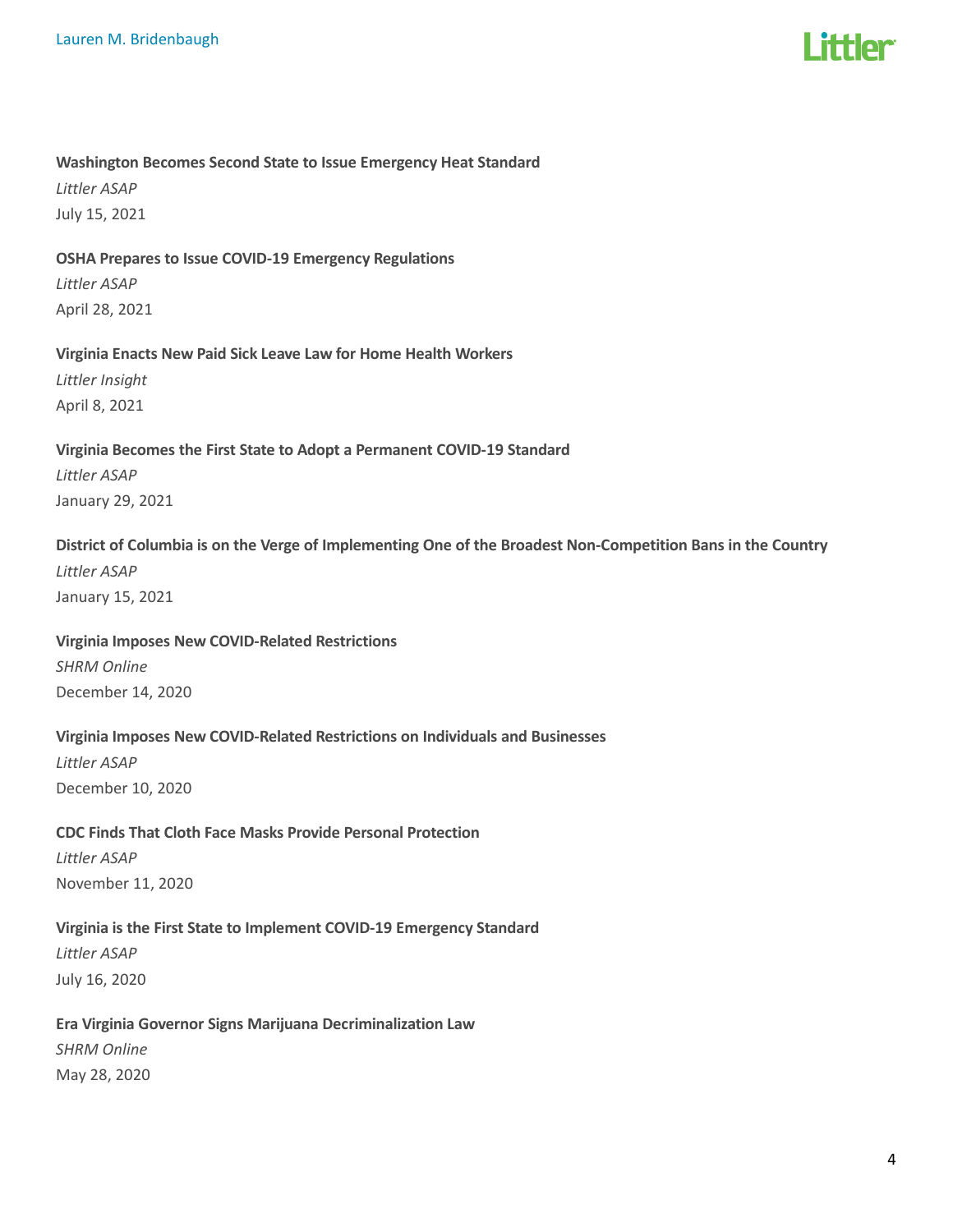

## Virginia Governor Signs Marijuana Decriminalization Law Containing Employment-Related Provisions Littler ASAP

May 22, 2020

## The Next Normal: A Littler Interview with Dr. John Howard, Director of the National Institute for Occupational Safety and Health

Littler Insight May 12, 2020

#### The Next Normal: A Littler Insight on Returning to Work – Safety and Health

Littler Insight April 22, 2020

## Los Angeles Joins the Trend, as States and Localities Adopt Face Covering Requirements Littler ASAP April 9, 2020

#### Virginia Issues "Stay at Home" Executive Order

Littler ASAP March 30, 2020

#### A COVID-19 Guide for Employers in the DMV (DC, Maryland, Virginia)

Littler Insight March 26, 2020

#### Bureau of Labor Statistics Releases Census of Fatal Occupational Injuries Report

Littler ASAP January 21, 2020

#### OSHA Collecting Final Input as it Considers Rule on Occupational Exposure to Beryllium in the Construction and Shipyard

Industries

Littler ASAP January 13, 2020

#### Occupational Safety and Health Administration: 2019 in Review

Littler Insight December 16, 2019

#### Occupational Safety and Health Administration Releases FY 2019 "Top 10" List

Littler ASAP December 10, 2019